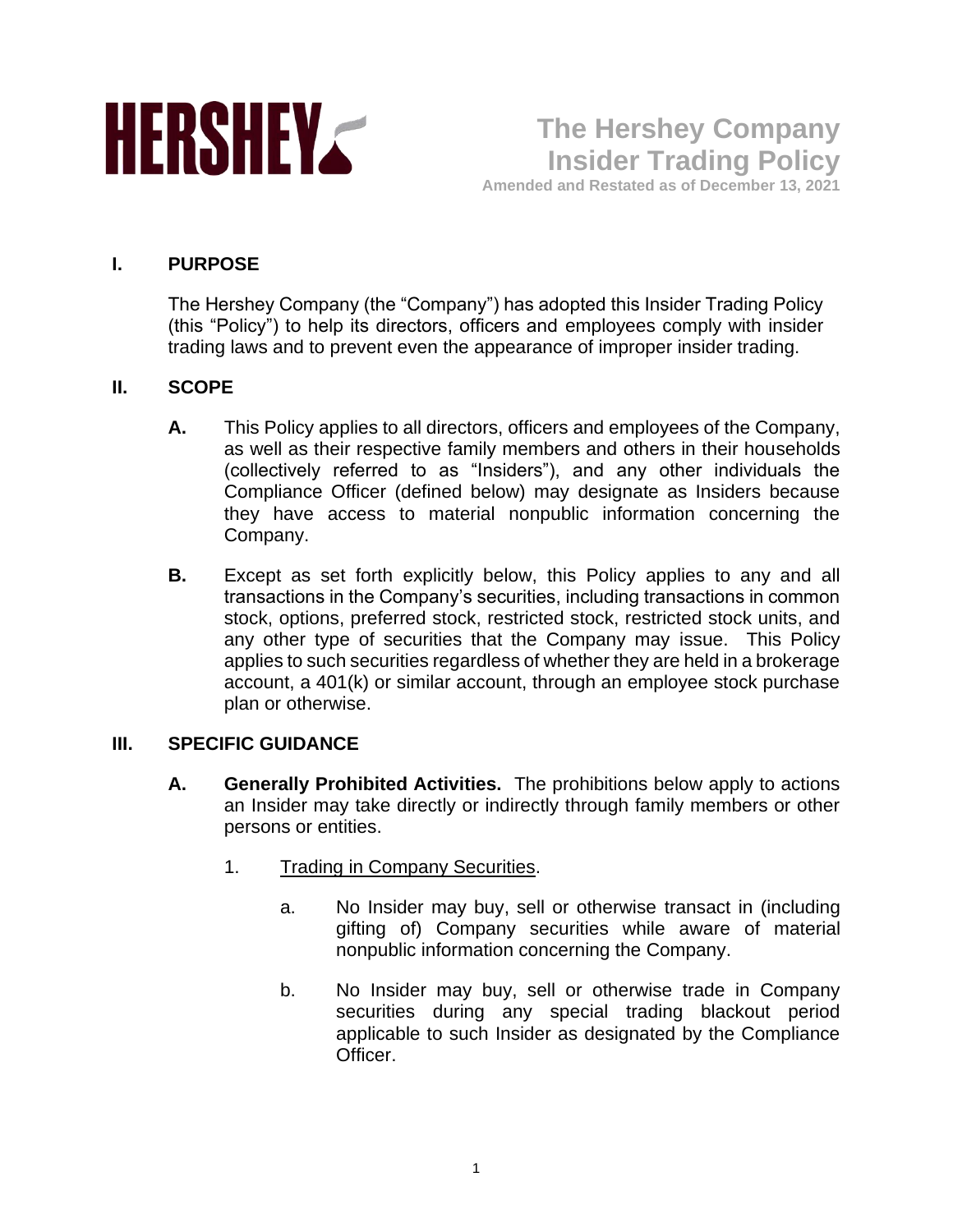- 2. Tipping. Providing material nonpublic information to another person who may trade or advise others to trade on the basis of that information is known as "tipping" and is illegal. Therefore, no Insider may "tip" or provide material nonpublic information concerning the Company to any person other than a director, officer or employee of the Company, unless required as part of that Insider's regular duties for the Company and authorized by the Compliance Officer.
- 3. Giving Trading Advice. No Insider may give trading advice of any kind about the Company to anyone, whether or not such Insider is aware of material nonpublic information about the Company, except that Insiders should advise other Insiders not to trade if such trading might violate the law or this Policy.
- 4. Engaging in Short Sales. No Insider may engage in short sales of Company securities. A short sale is the sale of a security that the seller does not own at the time of the trade.
- 5. Engaging in Derivative Transactions. No Insider may engage in transactions in puts, calls or other derivative instruments that relate to or involve Company securities. Such transactions are, in effect, bets on short-term movements in the Company's stock price and therefore create the appearance that the transaction is based on nonpublic information.
- 6. Hedging. No Insider may engage in hedging transactions involving Company securities, including forward sale or purchase contracts, equity swaps, collars or exchange funds. Such transactions are speculative in nature and therefore create the appearance that the transaction is based on nonpublic information.
- 7. Trading on Margin or Pledging. No Insider may hold Company securities in a margin account or pledge (or hypothecate) Company securities as collateral for a loan. Margin sales or foreclosure sales may occur at a time when the Insider is aware of material nonpublic information or otherwise is not permitted to trade in Company securities.
- 8. Trading in Securities of Other Companies. No Insider may, while in possession of material nonpublic information about any other public company gained in the course of employment with the Company, (a) trade in the securities of the other public company, (b) "tip" or disclose such material nonpublic information concerning that company to anyone, or (c) give trading advice of any kind to anyone concerning the other public company.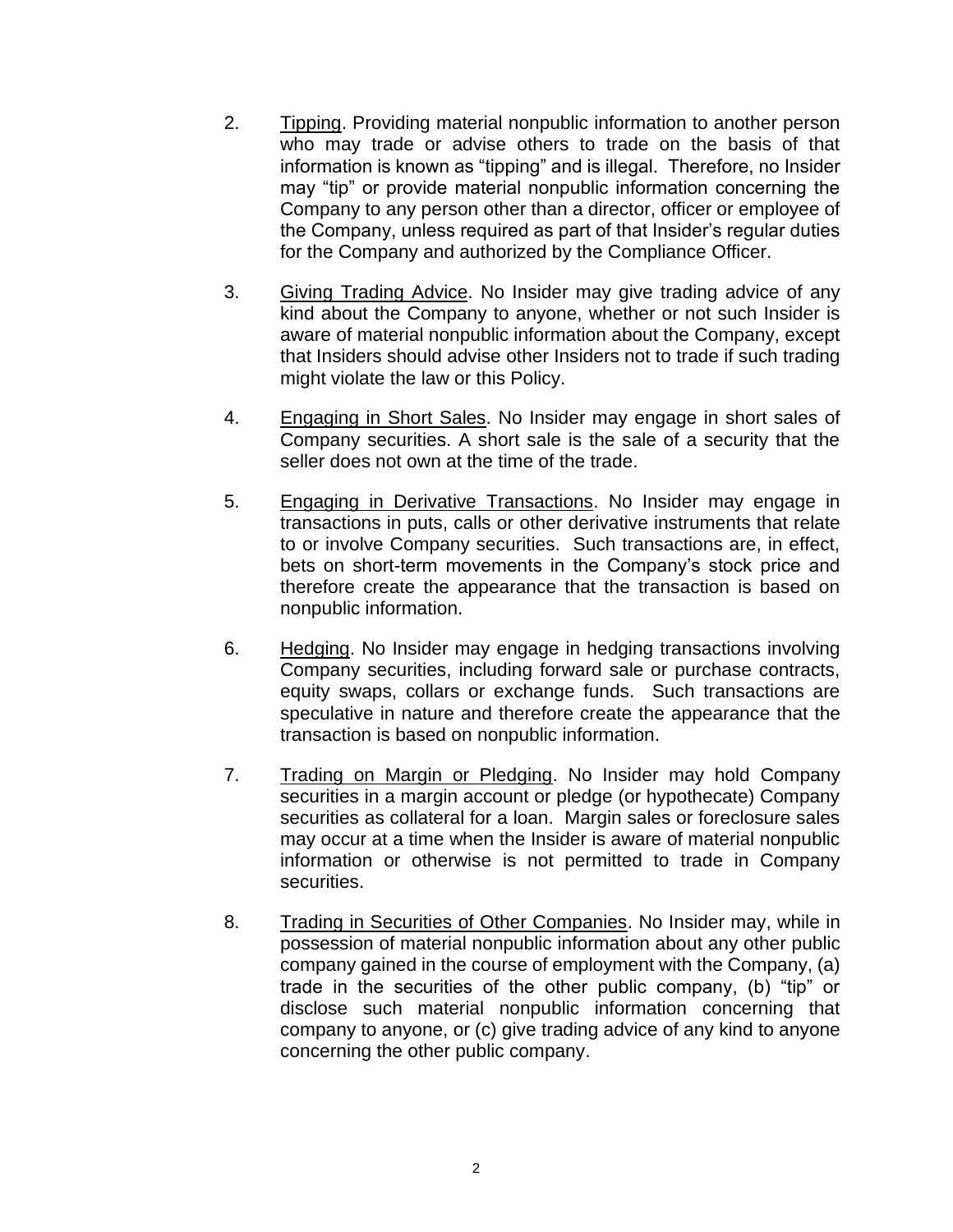## **B. Additional Restrictions Applicable to Section 16 Individuals and Key Employees.**

- 1. No Section 16 Individual or Key Employee (each as defined below) may trade in Company securities outside of the Company trading window described in Section V.B below.
- 2. No Section 16 Individual may trade in Company securities unless the trade(s) have been approved by the Compliance Officer in accordance with the procedures set forth in Section V.C.1 below.

# **C. Exceptions.**

The prohibited activities above do not apply to:

- 1. Exercises of stock options or similar equity awards or the surrender of shares to the Company in payment of the stock option exercise price or in satisfaction of any tax withholding obligations, provided that any securities acquired pursuant to such exercise *may not be sold*, including as part of a broker-assisted cashless exercise, while the Insider is in possession of material nonpublic information or subject to a special trading blackout or, with respect to Section 16 Individuals and Key Employees, while the Company's trading window is closed*.*
- 2. The vesting of restricted stock, or the exercise of a tax withhold right pursuant to which an Insider elects to have the Company withhold shares of stock to satisfy tax withholding requirements upon the vesting of any restricted stock, provided that any securities acquired pursuant to such vesting *may not be sold* while the Insider is in possession of material nonpublic information or subject to a special trading blackout or, with respect to Section 16 Individuals and Key Employees, while the Company's trading window is closed.
- 3. Acquisitions or dispositions of Company securities under the Hershey Employee Stock Purchase Plan or any other individual account that are made pursuant to standing instructions entered into while the Insider is not in possession of material nonpublic information or otherwise subject to a special trading blackout and, with respect to Section 16 Individuals and Key Employees, while the Company's trading window is open.
- 4. Other purchases of securities from the Company or sales of securities to the Company that do not involve a market transaction.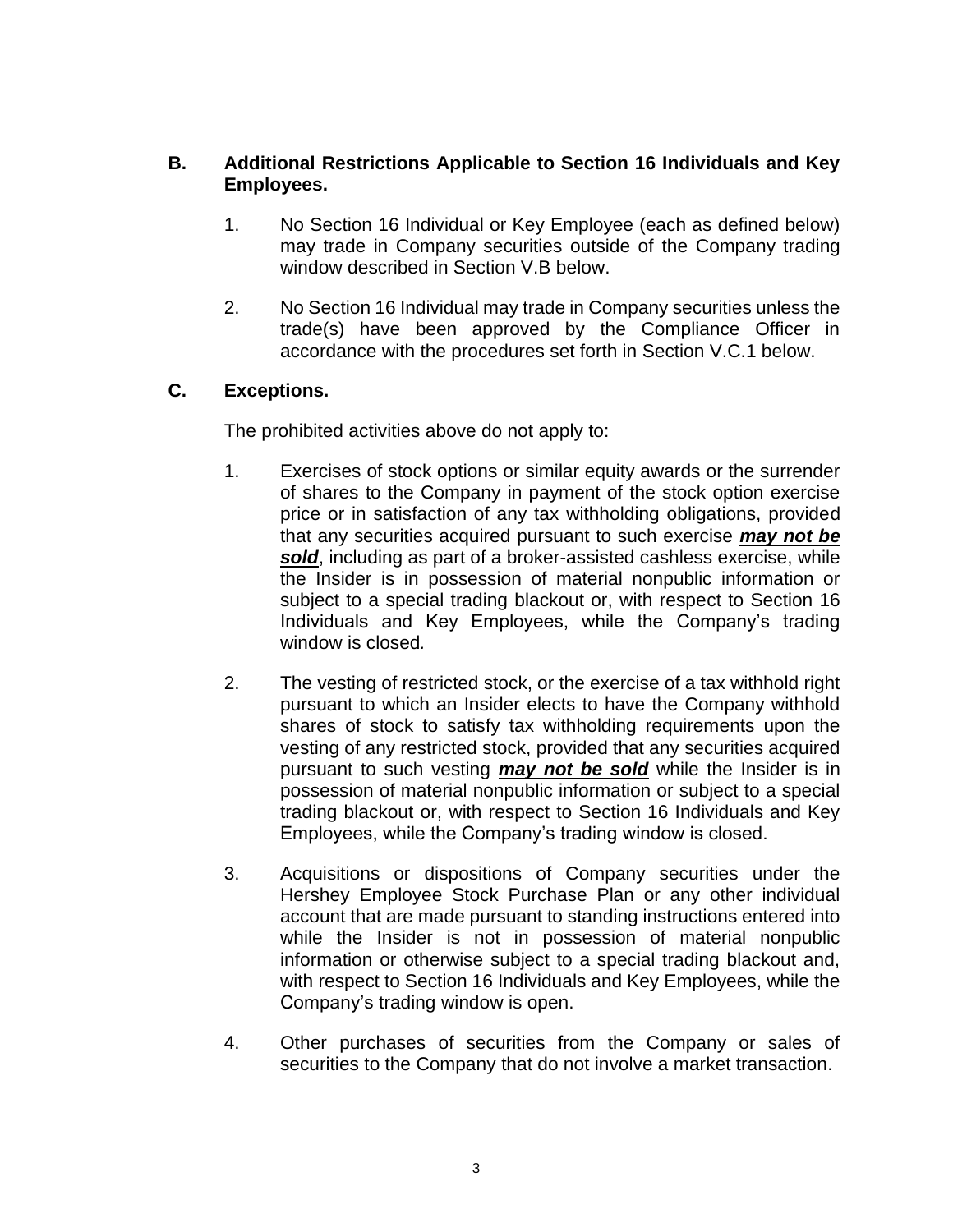5. Purchases or sales made pursuant to a Rule 10b5-1 plan that is adopted and operated in compliance with the terms of this Policy (see Section VII).

# **IV. DETERMINING WHETHER INFORMATION IS MATERIAL AND NONPUBLIC**

### **A. Definition of "Material" Information.**

- 1. There is no bright line test for determining whether particular information is material. Such a determination depends on the facts and circumstances unique to each situation and cannot be made solely based on the potential financial impact of the information.
- 2. In general, information about the Company should be considered "material" if:
	- A reasonable investor would consider the information significant when deciding whether to buy or sell Company securities; or
	- The information, if disclosed, could be viewed by a reasonable investor as having significantly altered the total mix of information available in the marketplace about the Company.

Put simply, if the information could reasonably be expected to affect the price of the Company's stock, it should be considered material.

- 3. It is important to remember that whether information is material will be viewed by enforcement authorities with the benefit of hindsight. In other words, if the price of the Company's stock changed as a result of the information having been made public, it will likely be considered material by enforcement authorities.
- 4. While it is not possible to identify every type of information that could be deemed "material," the following matters ordinarily should be considered material:
	- Projections of future earnings or losses, or other earnings guidance, or changes in projections or guidance.
	- Financial performance, especially quarterly and year-end earnings or significant changes in financial performance or liquidity.
	- Potential significant mergers and acquisitions or the sale of significant assets or subsidiaries.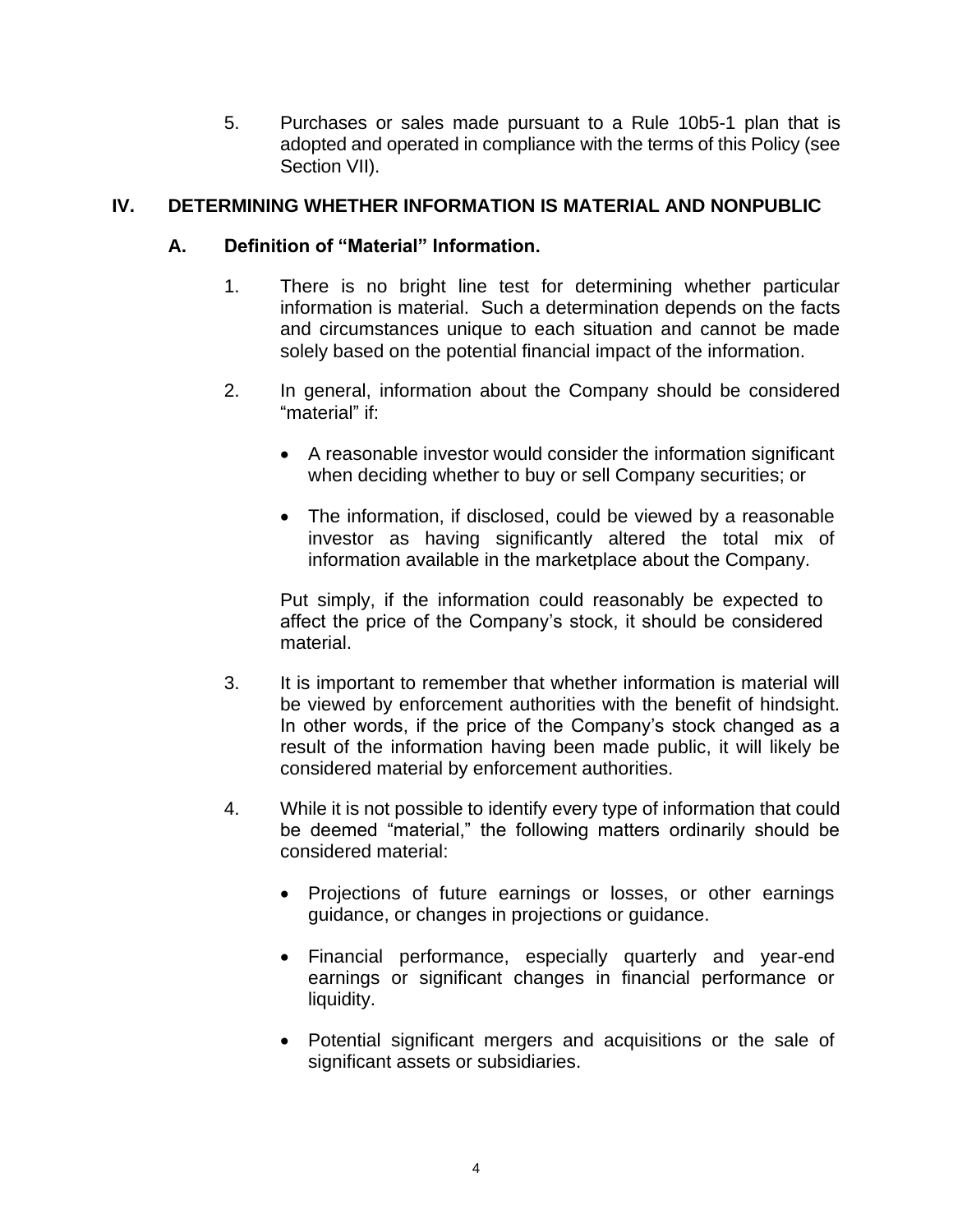- New major contracts, orders, suppliers, customers, or finance sources, or the loss thereof.
- Major discoveries or significant changes or developments in products or product lines, research or technologies.
- Significant changes or developments in supplies or inventory, including significant product defects, recalls or product returns.
- Stock splits, public or private securities/debt offerings, or changes in dividend policies or amounts.
- Significant changes in senior management.
- Actual or threatened major litigation, or the resolution of such litigation.
- An imminent change in the Company's credit rating by a rating agency.
- The contents of forthcoming publications that may affect the market price of Company securities.
- Significant breaches of information technology systems or other events impacting cybersecurity.

### **B. Definition of "Nonpublic" Information.**

Information is "nonpublic" if it has not been disseminated to investors through a widely circulated news or wire service (such as Dow Jones, Bloomberg, PR Newswire, etc.) or through a public filing with the Securities and Exchange Commission (the "SEC"). For the purposes of this Policy, information will be not considered public until after the close of trading on the first full trading day following the Company's widespread public release of the information.

### **C. Consult the Compliance Officer for Guidance.**

Any Insider who is unsure whether the information that he or she possesses is material or nonpublic should consult the Compliance Officer for guidance before trading in any Company securities.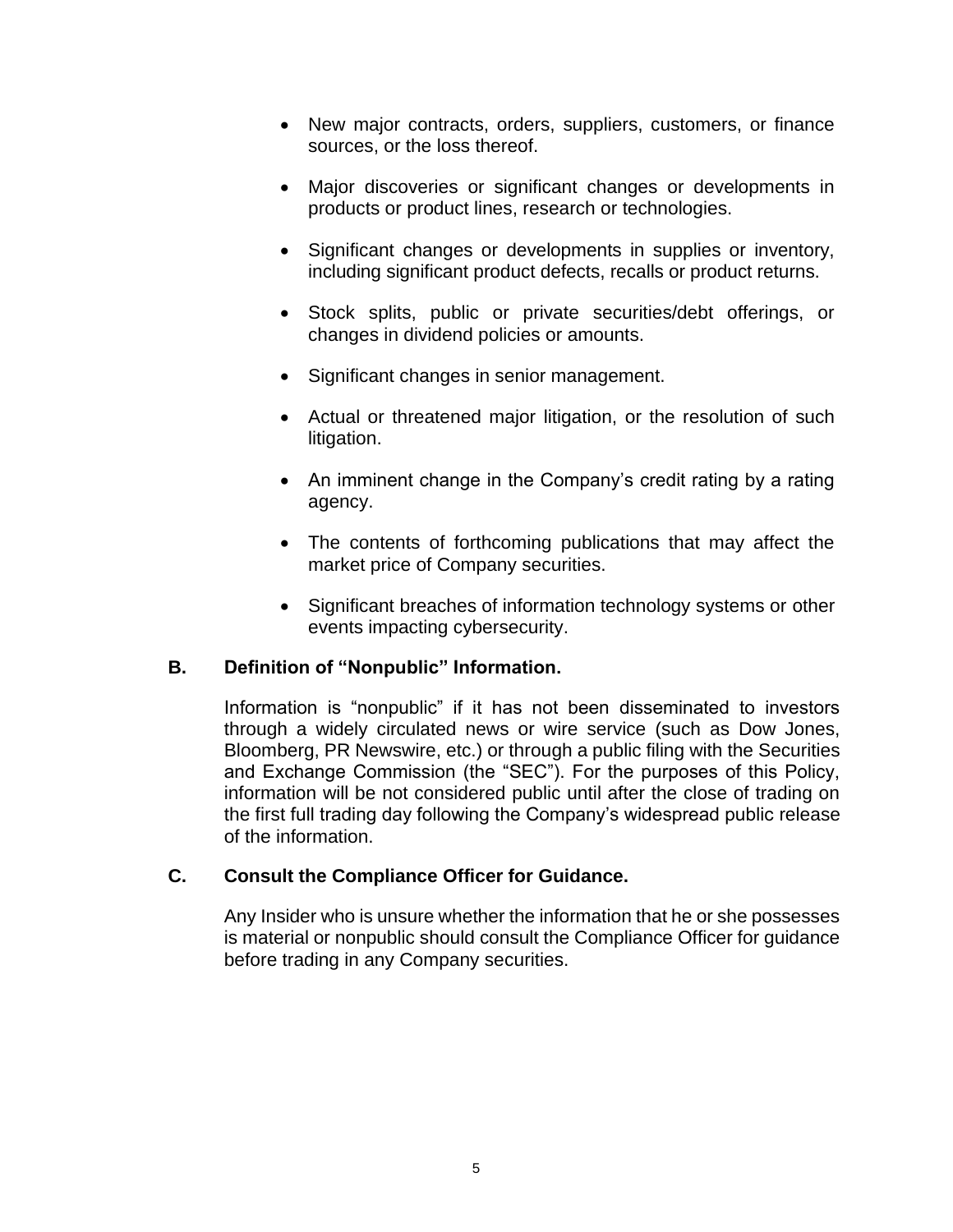### **V. ADDITIONAL PROVISIONS FOR SECTION 16 INDIVIDUALS AND KEY EMPLOYEES**

## **A. Definitions of Section 16 Individuals and Key Employees.**

- 1. "Section 16 Individual" Each member of the Company's Board of Directors ("Board"), those officers of the Company designated by the Board as "Section 16 officers" of the Company, and their respective family members and others in their households.
- 2. "Key Employees" The following individuals are Key Employees because of their position with the Company and their possible access to material nonpublic information:
	- Active employees of the Company who have met or currently meet the eligibility requirements to receive annual stock option and/or restricted stock unit awards from the Compensation and Human Capital Committee of the Board (the "Committee"); and
	- Any other individual designated from time to time by the Compliance Officer, the Board or the Committee as a Key Employee.

Employees and other individuals who are recipients of stock option and/or restricted stock unit awards from the Committee that are broad-based or special awards from the CEO or other authorized officer under a pool of stock options or restricted stock units established by the Committee shall not be considered Key Employees unless they also meet one or more of the conditions set forth in the preceding two bullets.

# **B. The Trading Window.**

- 1. Trading Only While Trading Window is Open. Section 16 Individuals and Key Employees may buy, sell or trade in Company securities only while the Company's trading window is open. In general, the Company's trading window opens after the close of trading on the first full trading day following the Company's public announcement of quarterly earnings, and remains through the last trading day of the second calendar month of the then-current fiscal quarter.
- 2. No Trading While Aware of Material Nonpublic Information. Notwithstanding the provisions of the immediately preceding section, any Section 16 Individual or Key Employee who is in possession of material nonpublic information regarding the Company may not trade in Company securities during an open trading window until the close of trading on the first full trading day following the Company's widespread public release of such information.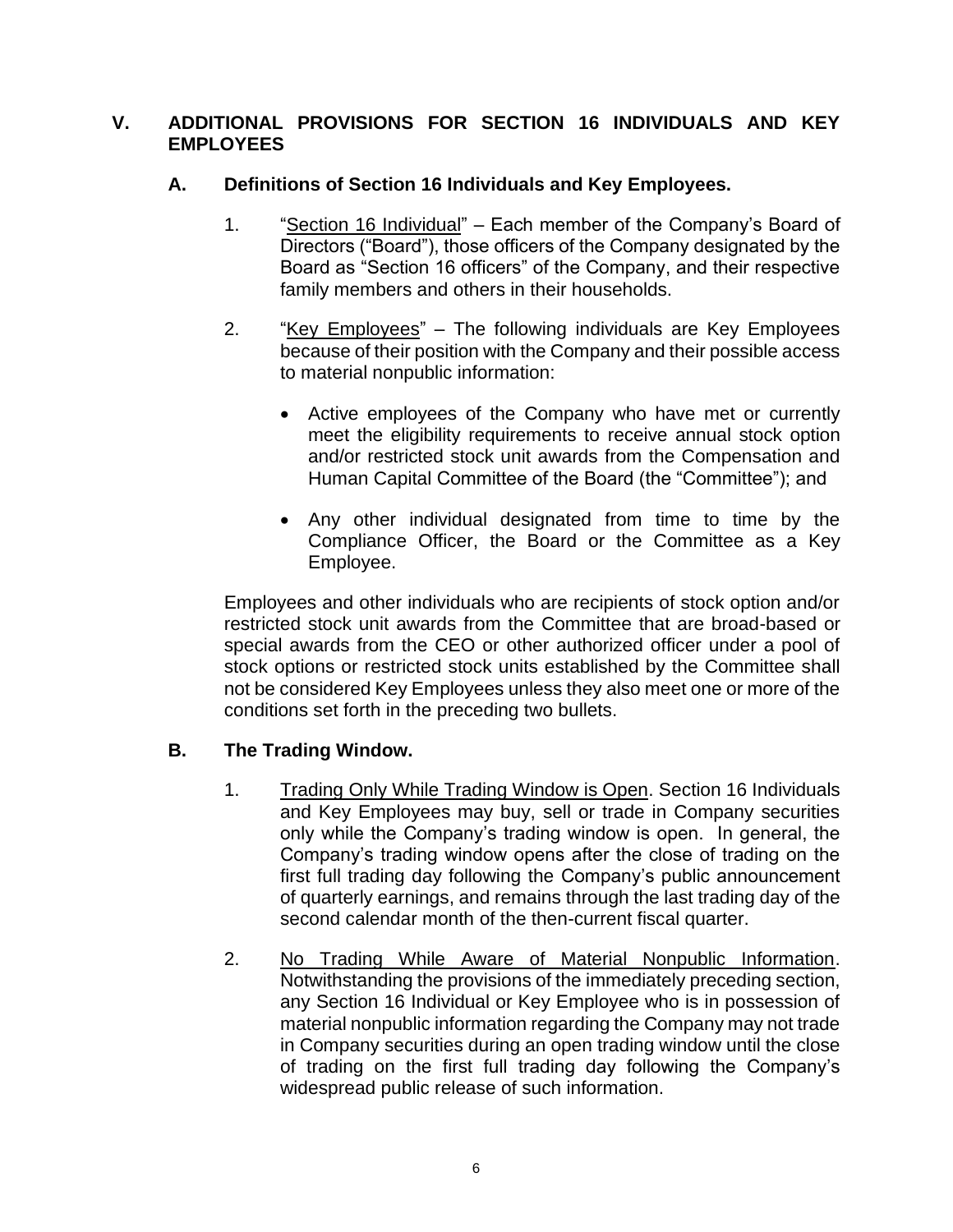3. Exceptions for Hardship Cases. The Compliance Officer may, on a case-by-case basis, authorize trading in Company securities outside of the applicable trading windows (but not during special trading blackout periods) due to financial hardship or other hardships, but only in accordance with the procedures set forth in Section V.C.2 below.

# **C. Procedures for approving trades by Section 16 Individuals and Hardship Cases.**

- 1. Section 16 Individual Trades. No Section 16 Individual may trade in Company securities until:
	- a. the individual has notified the Compliance Officer in writing, at least three business days prior to the proposed trade(s), of the amount and nature of the proposed trade(s), and
	- b. the individual has certified to the Compliance Officer in writing, no more than three business days prior to the proposed trade(s), that he or she is not aware of material nonpublic information regarding the Company.

The notice and certification required by this Section V.C.1 shall be given using the form attached hereto as **Exhibit A**. Beginning on the day that is the fourth business day following the date of such notice, and for four additional business days thereafter, provided that the facts referred to in Section V.C.1.b remain correct, the Section 16 Individual may execute the trade set forth in such notice. Once the approval period identified in the notice has expired, a new notice and certification pursuant to this Section V.C.1 must be given in order for the Section 16 Individual to trade in Company securities.

- 2. Hardship Trades. The Compliance Officer may, on a case-by-case basis, authorize trading in Company securities outside of an applicable trading window due to financial hardship or other hardships only after:
	- a. the person trading has notified the Compliance Officer in writing of the circumstances of the hardship and the amount and nature of the proposed trade(s), and
	- b. the person trading has certified to the Compliance Officer in writing no earlier than two business days prior to the proposed trade(s) that he or she is not aware of material nonpublic information concerning the Company.
- 3. Compliance Officer Trades. If the Compliance Officer desires to complete any trades involving Company securities, he or she must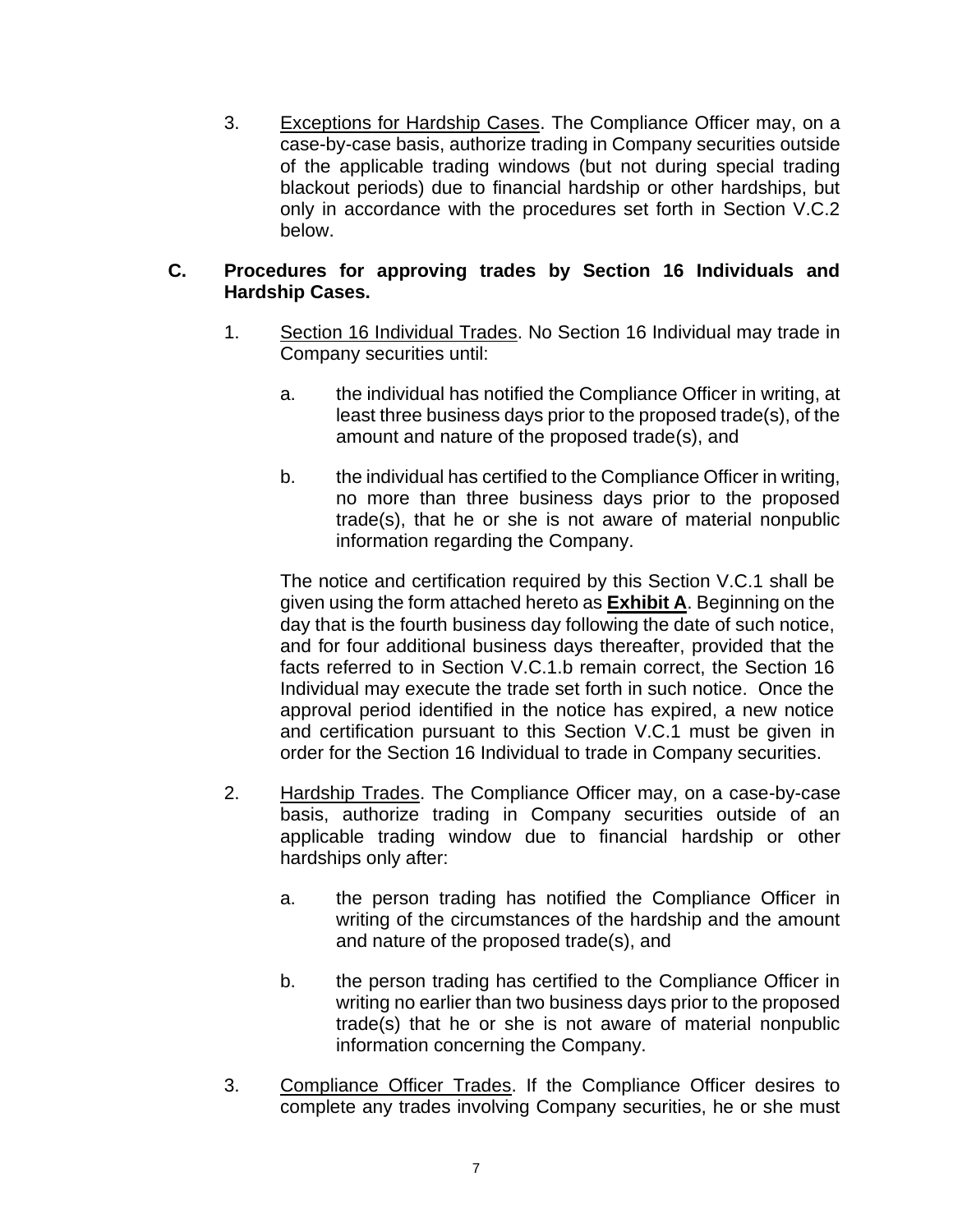first obtain the approval of the Chief Executive Officer or the Chief Financial Officer of the Company.

4. No Obligation to Approve Trades. The existence of the foregoing approval procedures does not in any way obligate the Compliance Officer (or, in the case of any trade by the Compliance Officer, the Chief Executive Officer or the Chief Financial Officer of the Company) to approve any trades requested by Section 16 Individuals, hardship applicants or the Compliance Officer.

### **VI. COMPLIANCE OFFICER**

The Company has designated its General Counsel as the individual responsible for administration of this Policy (the "Compliance Officer"). The duties of the Compliance Officer include the following:

- **A.** Administering this Policy and monitoring and enforcing compliance with all Policy provisions and procedures.
- **B.** Responding to all inquiries relating to this Policy.
- **C.** Reviewing and either approving or denying all proposed trades by Section 16 Individuals in accordance with the procedures set forth in Section V.C.1 above.
- **D.** After discussing with the blackout assessment team, designating and announcing special trading blackout periods during which certain Insiders may not trade in Company securities.
- **E.** Providing copies of this Policy and other appropriate materials to all new Insiders.
- **F.** Administering, monitoring and enforcing compliance with all federal and state insider trading laws and regulations.
- **G.** Assisting in the preparation and filing of all required SEC reports relating to insider trading in Company securities.
- **H.** Revising the Policy as necessary to reflect changes in federal or state insider trading laws and regulations, or as otherwise deemed necessary or appropriate.

The Compliance Officer may designate one or more individuals who may perform the Compliance Officer's duties in the event that the Compliance Officer is unable or unavailable to perform such duties.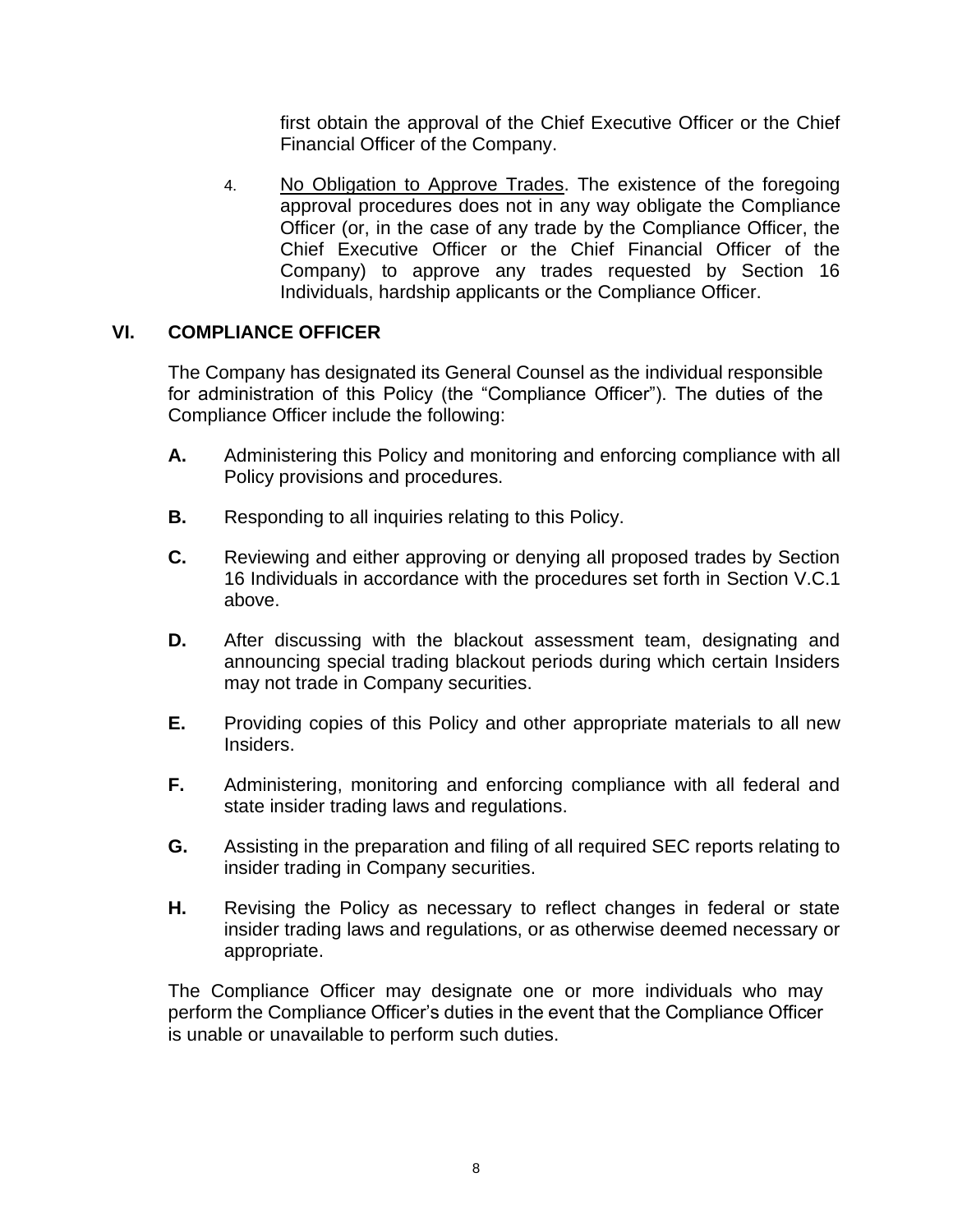### **VII. RULE 10b5-1 TRADING PLANS**

### **A. General Information.**

Under Rule 10b5-1 of the Securities Exchange Act of 1934, an individual has an affirmative defense against an allegation of insider trading if he or she demonstrates that the purchase, sale or trade in question took place pursuant to a binding contract, specific instruction or written plan that was put into place before he or she became aware of material nonpublic information. Such contracts, irrevocable instructions and plans are commonly referred to as Rule 10b5-1 plans.

Rule 10b5-1 plans have the obvious advantage of protecting against insider trading liability. However, they also require advance commitments regarding the amounts, prices and timing of purchases or sales of Company securities and thus limit flexibility and discretion. In addition, once a Rule 10b5-1 plan has been adopted, it is generally not permissible to amend or modify such plan. Accordingly, while some individuals may find Rule 10b5- 1 plans attractive, they may not be suitable for all Insiders.

### **B. Specific Requirements.**

- 1. Pre-Approval. For a Rule 10b5-1 plan to serve as an adequate defense against an allegation of insider trading, a number of legal requirements must be satisfied. Accordingly, anyone wishing to establish a Rule 10b5-1 plan must first receive approval from the Compliance Officer or his or her designee. Section 16 Individuals wanting to establish a Rule 10b5-1 plan must also satisfy the notification and certification requirements set forth in Section V.C.1 above.
- 2. Material Nonpublic Information and Special Blackouts. An individual desiring to enter into a Rule 10b5-1 plan must enter into the plan at a time when he or she is not aware of any material nonpublic information about the Company or otherwise subject to a special trading blackout
- 3. Trading Window. Section 16 Individuals and Key Employees may only establish a Rule 10b5-1 plan when the Company's trading window is open.
- 4. 30-Day Waiting Period. To avoid even the appearance of impropriety, the Company requires a waiting period of 30 days between the date the Rule 10b5-1 plan is adopted and the date of the first possible transaction under the plan.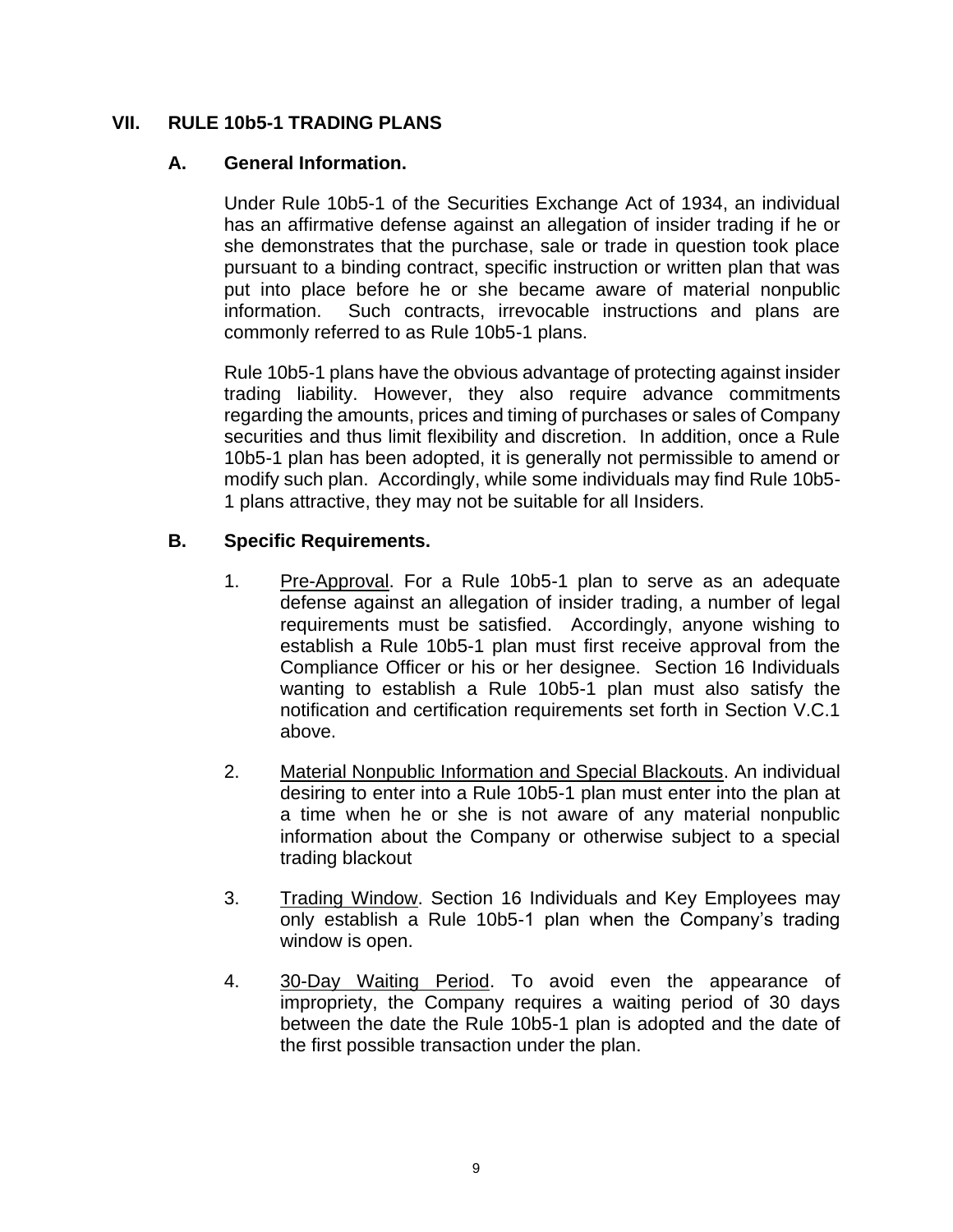### **VIII. POST-TERMINATION TRANSACTIONS**

This Policy continues to apply to transactions in the Company's securities after termination of service to the Company. If an individual is in possession of material nonpublic information when his or her service terminates, or if the Company's trading window is closed at the time of termination, that individual may not trade in the Company's securities until any such material nonpublic information has become public or is no longer material and/or the Company's trading window has opened. The pre-clearance procedures specified in Section V.C.1 above, however, will cease to apply to transactions in the Company's securities upon the opening of the Company's trading window and/or expiration of any special trading blackout period, at which point the provisions set forth in Section V.B.1 above shall no longer apply.

# **IX. POTENTIAL PENALTIES AND DISCIPLINARY SANCTIONS**

# **A. Civil and Criminal Penalties.**

The consequences of prohibited insider trading or tipping can be severe. Persons violating insider trading or tipping rules may be required to disgorge the profit made or the loss avoided by the trading, pay the loss suffered by the person who purchased securities from or sold securities to the Insider or tippee, pay significant civil and/or criminal penalties, and serve a lengthy jail term. The Company in such circumstances may also be required to pay major civil or criminal penalties.

# **B. Company Discipline.**

Violation of this Policy or federal or state insider trading or tipping laws by any Insider may, in the case of a director, subject the director to dismissal proceedings and, in the case of an officer or employee, subject the officer or employee to disciplinary action by the Company up to and including termination for cause.

### **C. Reporting of Violations.**

Any Insider who violates this Policy or any federal or state law governing insider trading or tipping, or knows of any such violation by any other Insider, must report the violation immediately to the Compliance Officer. Upon determining that any such violation has occurred, the Compliance Officer, in consultation with the Company's Disclosure Committee and, where appropriate, the Chair of the Audit Committee of the Board, will determine whether the Company should release any material nonpublic information, and, when required by applicable law, shall cause the Company to report the violation to the SEC or other appropriate governmental authority.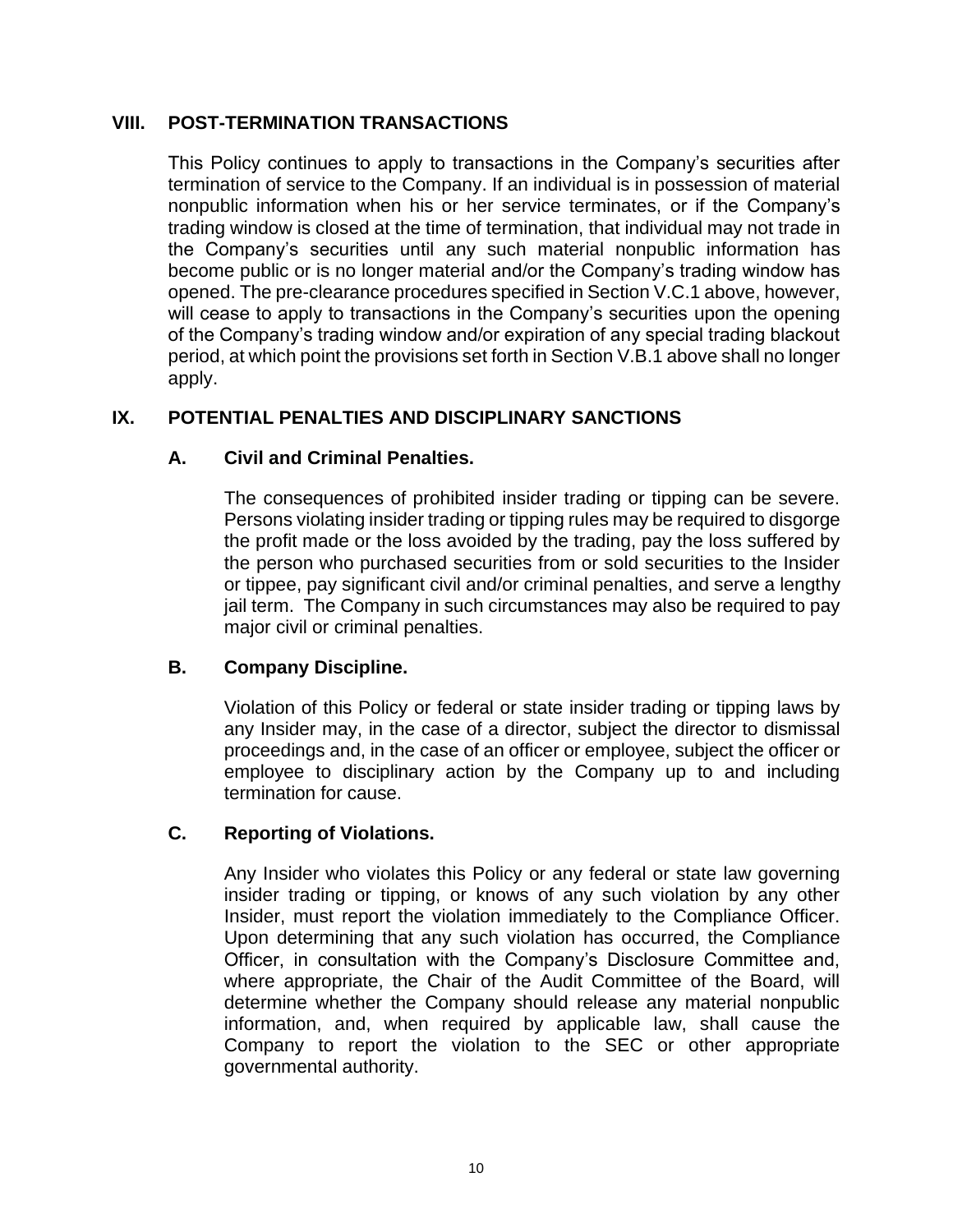# **X. MISCELLANEOUS**

This Policy will be delivered to all directors, officers, employees and designated outsiders upon its adoption by the Company and to all new directors, officers, employees and designated outsiders at the start of their employment or relationship with the Company. Upon first receiving a copy of this Policy or any revised versions, each Section 16 Individual and Key Employee must sign an acknowledgment that he or she has received a copy of this Policy and agrees to comply with its terms.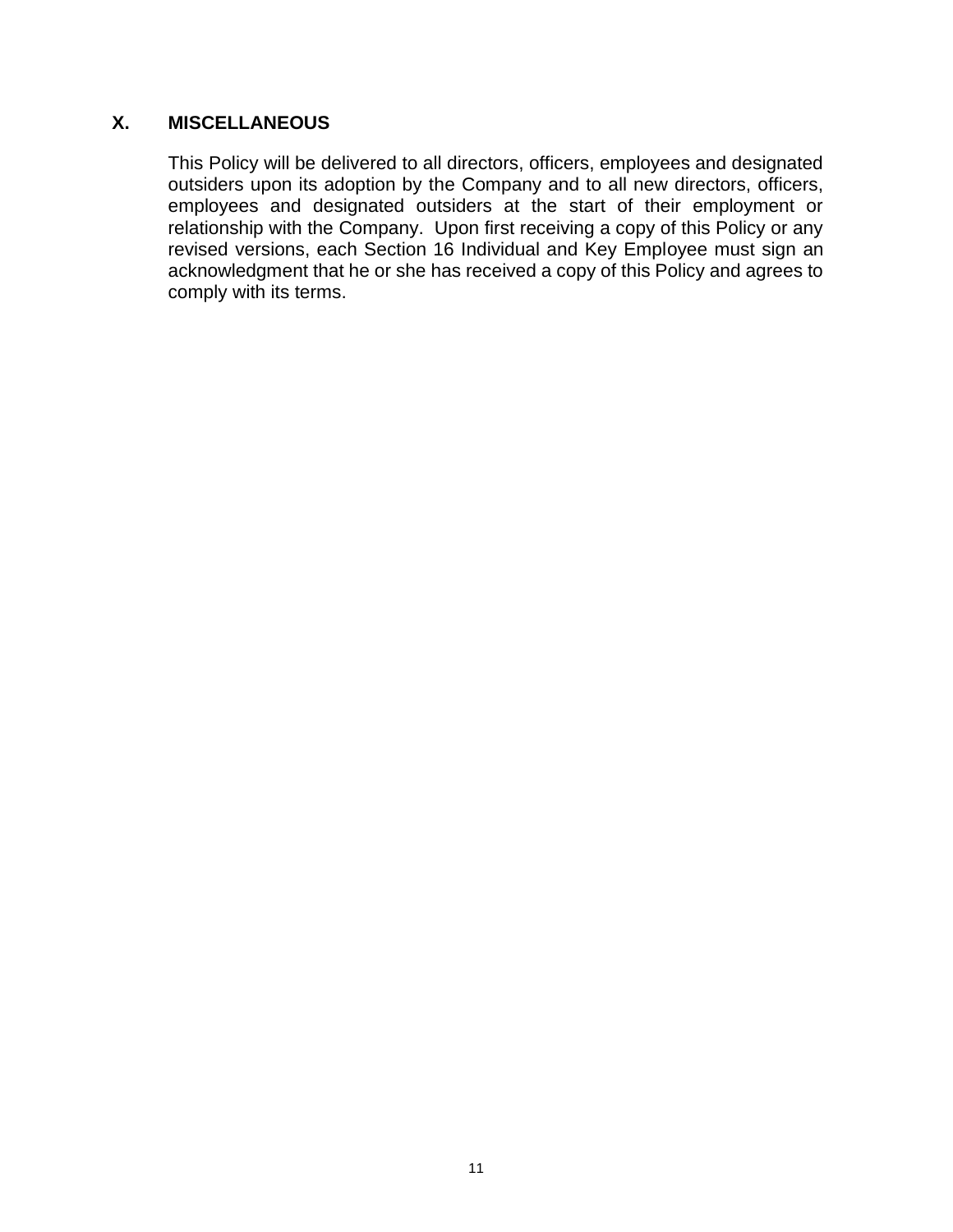### **Receipt and Acknowledgment**

Upon first receiving a copy of The Hershey Company Insider Trading Policy or any revised version thereof, each member of the Board of Directors, each officer designated under the Policy as a "Section 16 Individual" and each individual meeting the definition of "Key Employee" must sign and return to the Office of the General Counsel the following receipt and acknowledgement.

I, 1. All 2012 (1) the set of the control of the U.S. of the U.S. in the control of the U.S. in the control of the U.S. in the U.S. in the control of the U.S. in the U.S. in the control of the U.S. in the control of the U. copy of The Hershey Company Insider Trading Policy and agree to comply with its terms. I understand that violation of insider trading or tipping laws or regulations may subject me to severe civil and/or criminal penalties, and that violation of the terms of the above-titled policy may subject me to discipline by the Company up to and including termination for cause.

Signature Date **Date** 

(Print Name)